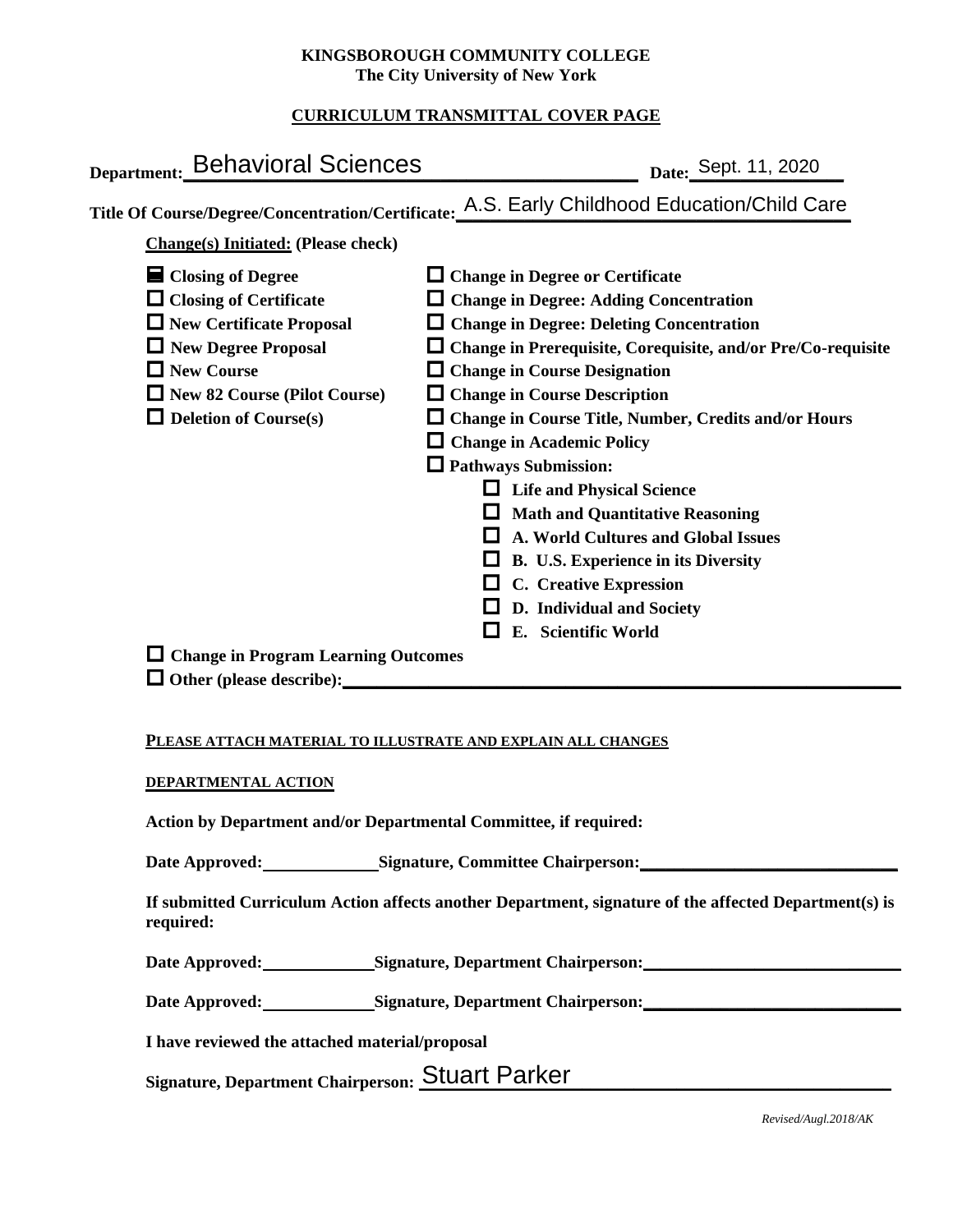

DEPARTMENT OF BEHAVIORAL SCIENCES AND HUMAN SERVICES Dr. Stuart Parker, Chairperson

**To:** Provost Joanne Russell **From:** Stuart Parker, Chair, Department of Behavioral Sciences **Date:** September 11, 2020 **Subject:** Termination of the Early Childhood/Care AS Degree

This memo represents a formal request to terminate the Early Childhood Education/Child Care AS degree offered within the Behavioral Science Department's Education Program.

# **Rationale**

Due to the changing labor markets within the field of Early Childhood Education over the past 15 – 20 years this program has increasingly lost both students and a pathway to career-level employment. Two decades ago the care and education of young children between the ages of 2  $\frac{1}{2}$  years to their 5<sup>th</sup> birthday outside of the home was predominantly seen as a necessity for working parents until Kindergarten became available. This necessity for "daycare" was gradually viewed as a critical opportunity for learning and school districts across the country, including New York have created an increasing number of spaces for Pre-K children. In contrast to daycare centers, these public school programs are staffed with certified teachers who hold bachelor degrees and have passed licensing exams.

As the public schools have entered this market space students have increasingly recognized that there is little in the way of a career ladder in the ECE field. That is reflected in the enrollment numbers in the table below;

## **Fall Semester Enrollments – Early Childhood/Care AS**

| 2011 | 2012  | 2013         | 2014 | 2015 | 2016 | 2017 | 2018 | 2019             |
|------|-------|--------------|------|------|------|------|------|------------------|
| 298  | ر ر 2 | ววว<br>ر ر ∠ | 223  | 216  | 213  | 198  | 158  | . 57<br>$1 \cup$ |

During the same time period, our Education Studies AS program has developed a welldesigned pathway with articulation agreements for further study leading to teaching certification in the fields of Early Childhood and Early Elementary Education. The Ed Studies program includes all of the coursework included in the ECE program plus additional courses and fieldwork.